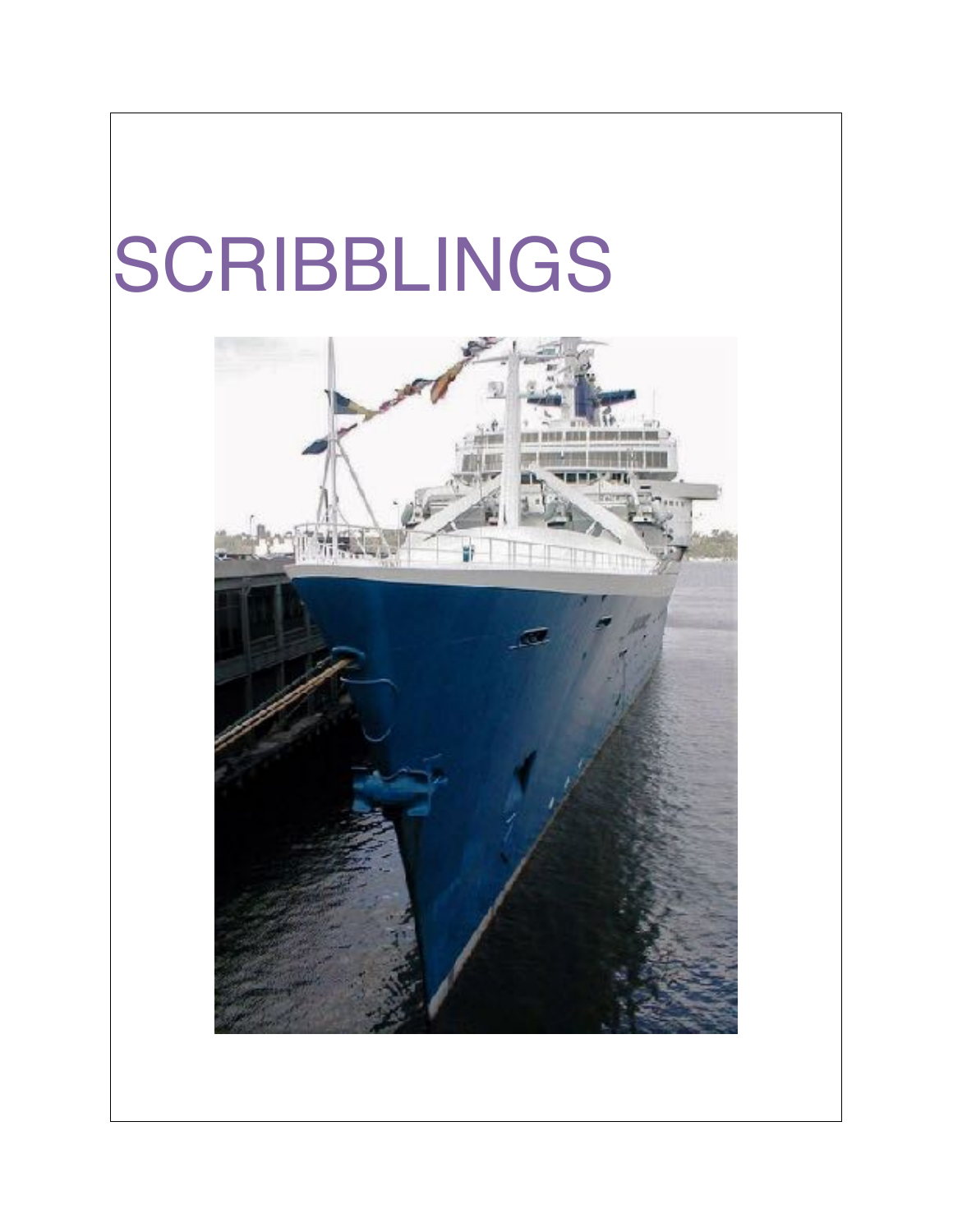## *From Bill Miller*

## *May 2022*

*Above: The legendary Norway at Pier 90, New York* 

**Sun May 1st At Home in Secaucus:** One queen to another! Our good friend Anthony Davis (formerly of London but now Hollywood) has taken us down memory lane, in particular Cunard memory lane, with several photos from the dual crossing of the then brand new *Queen Victoria* & the legendary *QE2* back in Jan 2008. The two liners crossed together, going westbound from Southampton to New York. Anthony was aboard the *Queen Victoria*.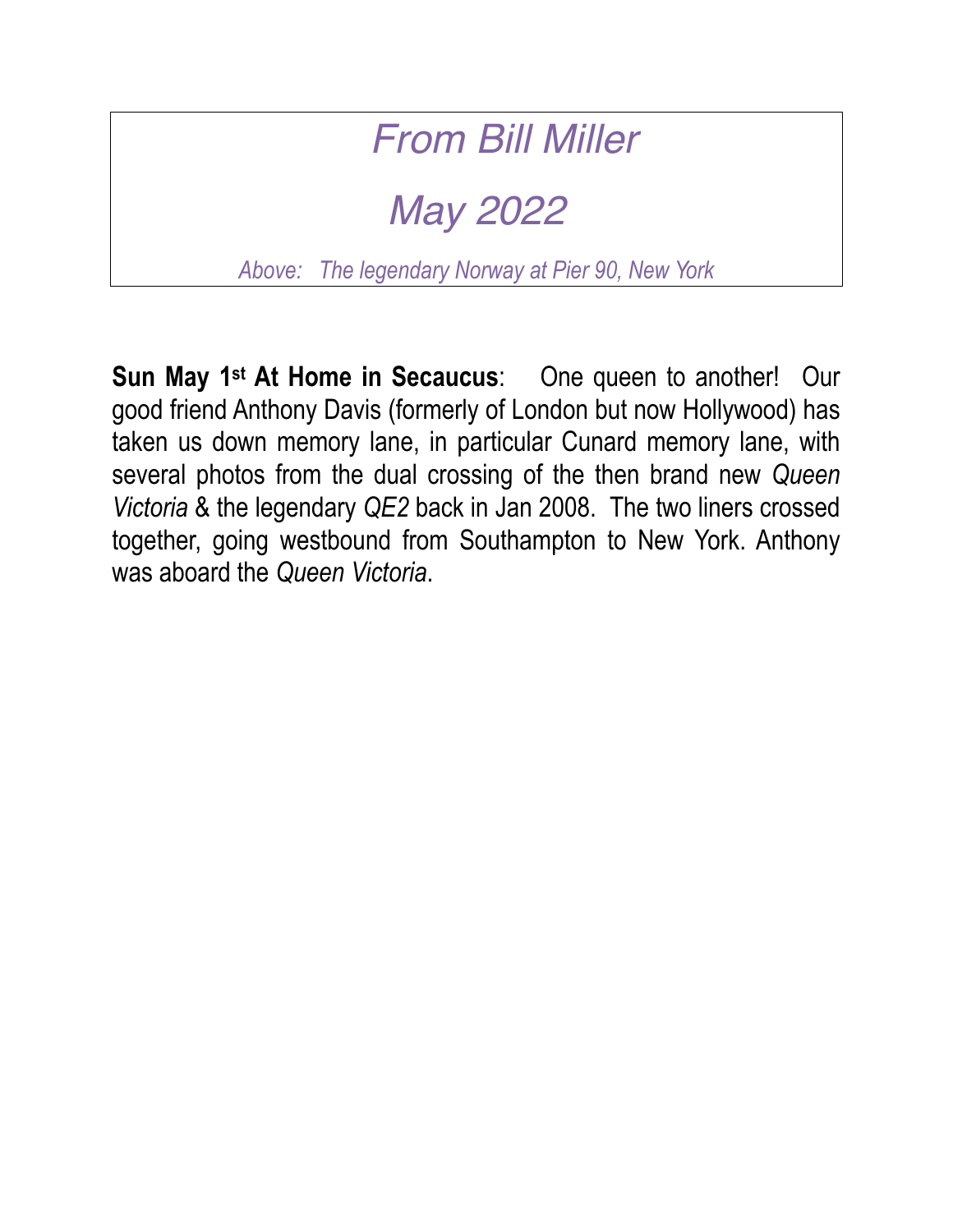

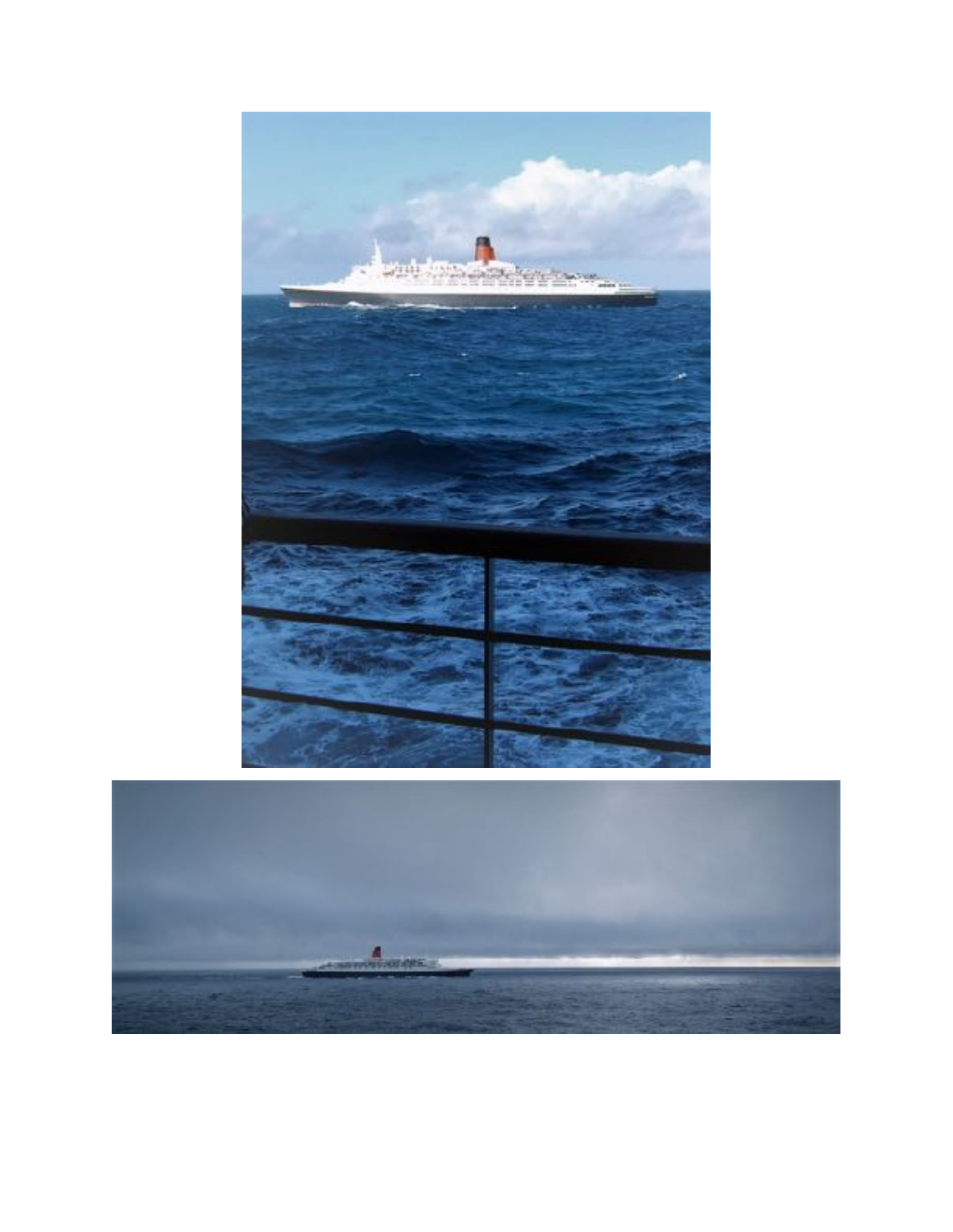

**Mon May 2nd At Home In Secaucus**: Qantas announced today it will launch the world's longest non-stop commercial flight, with passengers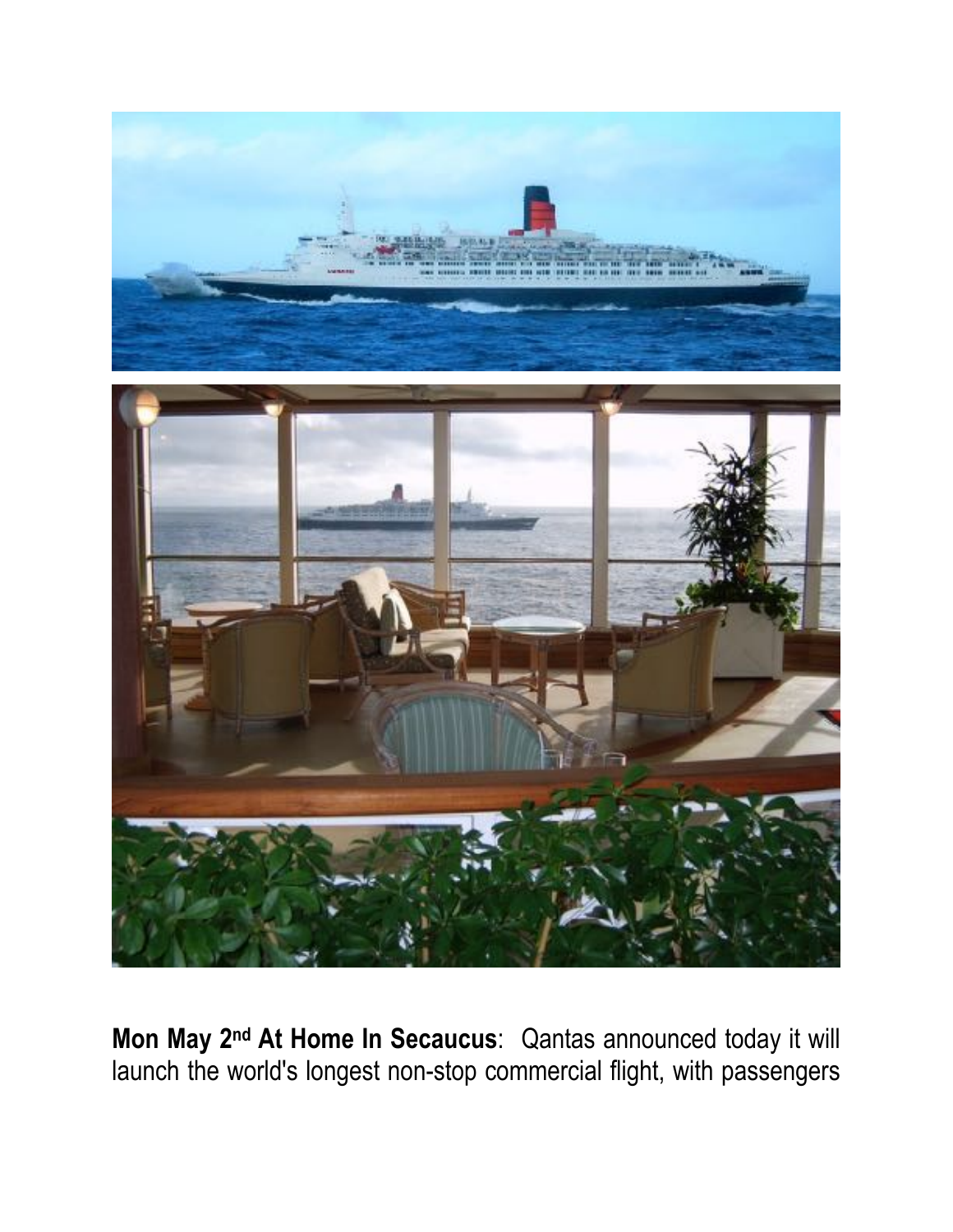set to spend 19 hours in the air travelling from Sydney all the way to London by the end of 2025.



Sound the whistle! Carnival Cruise Lines announced today that they are very first major cruise line to have their entire fleet, 23 ships in all (and sailing from 14 different ports), back in service.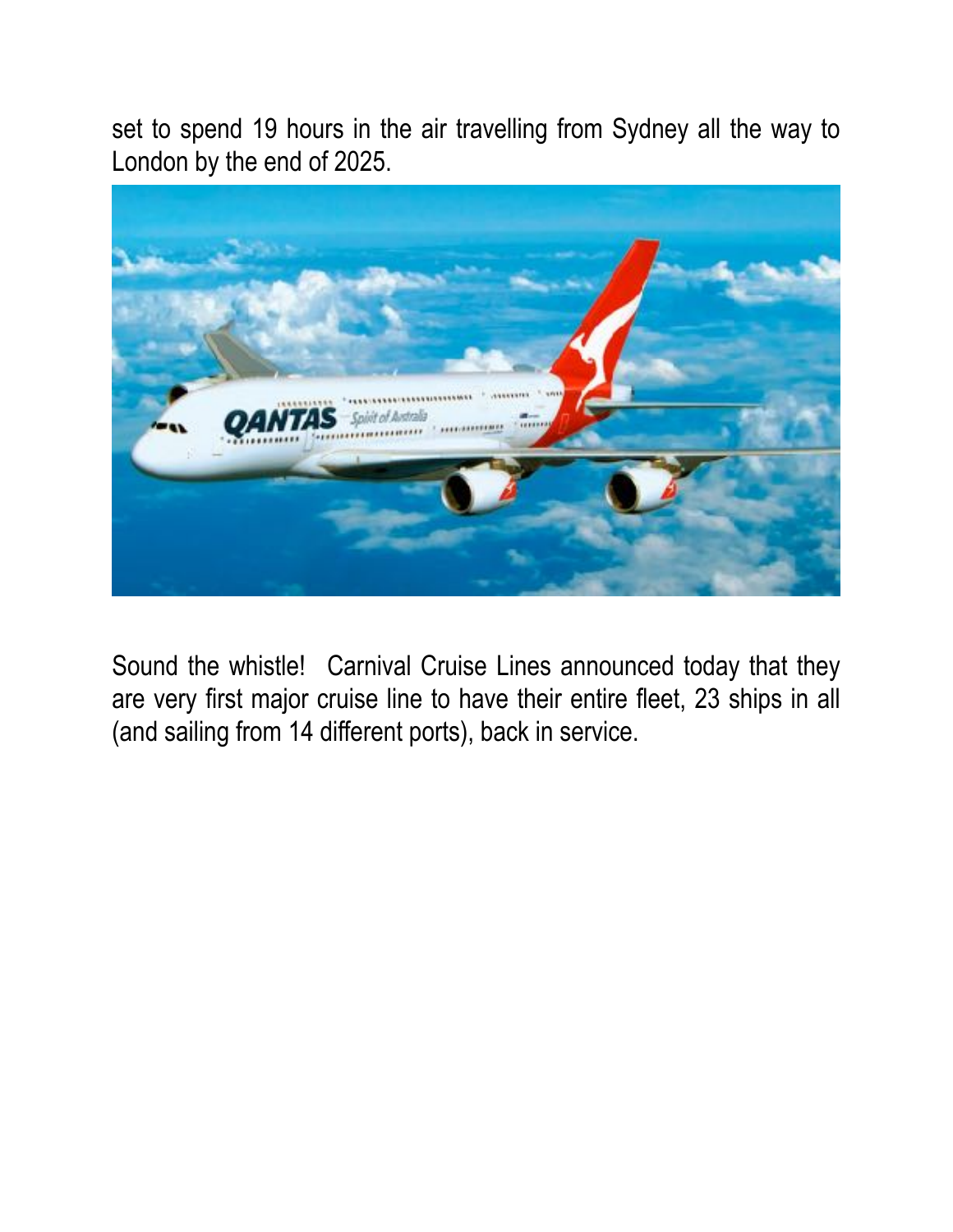

End of the line! A trio of Star Cruises ships are said to be getting scrapped in the near future. The *SuperStar Aquarius, SuperStar Gemini* and the *Star Pisces* have appeared this week on scrap reports as heading to the beach to the be recycled. The three ships are currently located in Malaysia and should be heading toward Alang, India very soon. Of the trio, the *SuperStar Gemini* can trace its roots back to 1992 when it launched as the *Dreamward* for Norwegian Cruise Line. She was lengthened in 1998 at Lloyd Werft in Germany. She joined the Star fleet in 2012 after being in lay up in Greece following her Norwegian Cruise Line career as the renamed *Norwegian Dream*. The *SuperStar Aquari*us was commissioned as Norwegian's *Windward* in 1993. She was also lengthened in 1998, then becoming the *Norwegian Wind*. She moved under the Star Cruises brand in 2007.